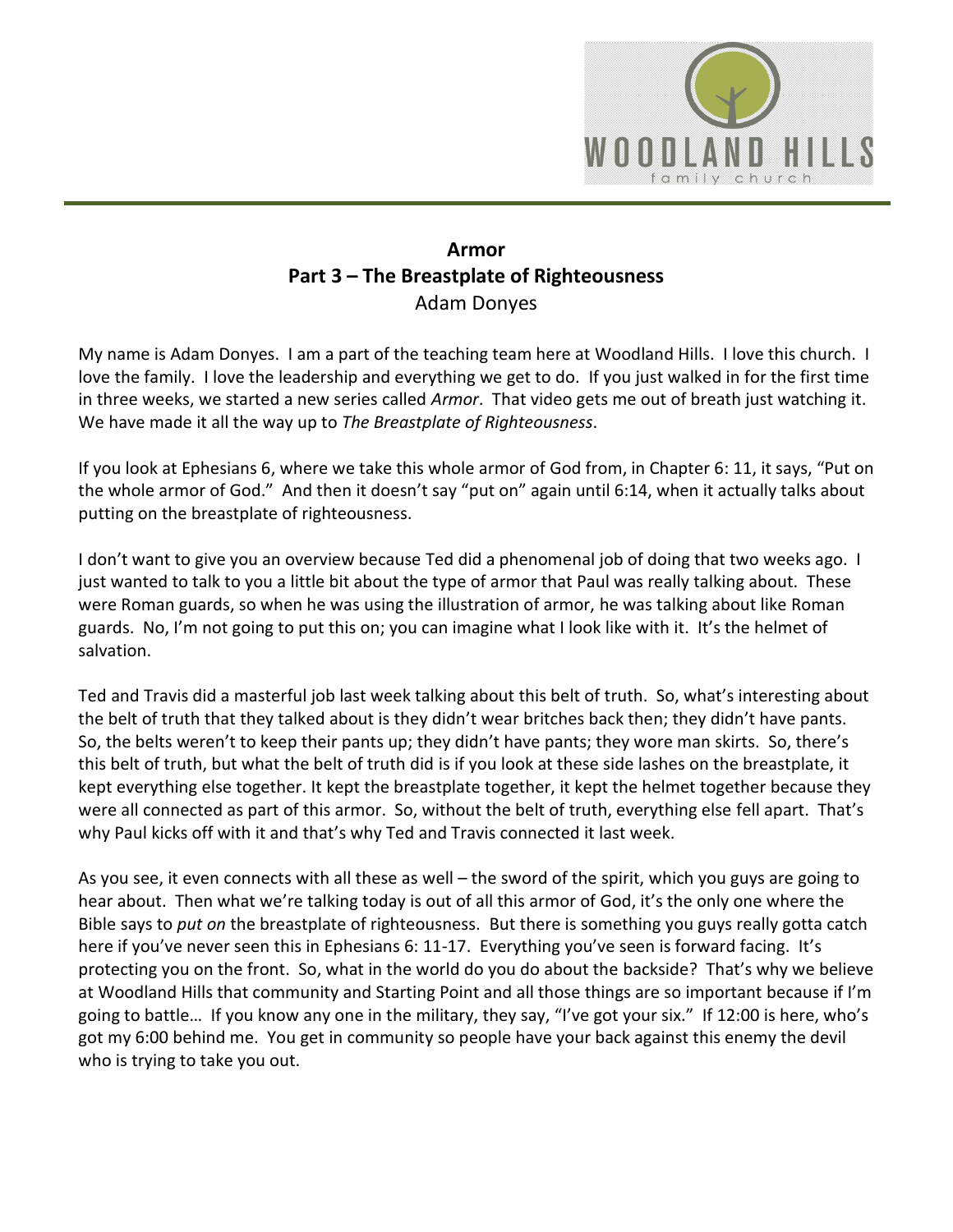We're going to talk about putting on. Some of you here grew up in the fifties, some of you grew up in the sixties, some of you grew up in the seventies… At one point, some of you in here put on something that looked a little bit like this. Do I have any poodle skirt wearers? Come on momma. I love it. Yes, you had a poodle skirt. I knew it. How about here. A little nanny. The crazy wizard lady. You lived in the sixties, a little more hippy. Any people in here willing to admit they were hippies. I'm in a room with a bunch of liars. You act as if I asked if you smoked weed. I just asked if you were a hippy; that's all I asked. I didn't ask if you smoked weed; I just asked if you were a hippy.

Any eighties babies? Come on eighties babies. I legitimately had pants that color and looked just like that, no joke. I have pictures to prove it. Any nineties babies. Yeah, a couple of nineties babies. I little twist in fashion and everything else. And then everything has gotten slimmer and tighter in the 2000s.

I'm going to show you a picture. Don't judge me. It's what I put on when it was my 18<sup>th</sup> birthday. I was 18 years old. I got into a fight with hydrogen peroxide with my hair. I had my ears pierced. I said don't judge me. That's what I put on.

Some of you hippies still want to move to Colorado because you enjoyed the seventies so much, so you stop. So, I had bleached hair. The best part about this is when your hair grew out, you had frosted tips. It was amazing. I obviously had a fad with Eminem. Yes, that's a hemp necklace. Jesus saved me. I no longer wear hemp necklaces.

But you woke up this morning and you put on clothes, thankfully, or I wouldn't be able stand up here with a straight face. But when you woke up, you all decided to put something on. You picked your outfit, you put on your shoes, you put on your clothes. You put everything on, right? So, it's crazy because you too have an opportunity when you wake up to put on, as scripture says. It says to put on the breastplate of righteousness.

We need to talk about what this breastplate of righteousness is. Just so you know, my abs don't really look like this; so, you don't have to worry. But to put on the breastplate of righteousness.

**What is the breastplate of righteousness?** The breastplate of righteousness refers to the righteousness purchased for us by Jesus at the cross.

So, there is something really important to understand here. Righteousness is to be viewed as morally just or justifiable. So, how are we justified? You and I both know we can't produce righteousness on our own. When we try it is a mindless trap. So, this idea that Jesus gives us this righteousness through the cross is a powerful thing. None of us in here can earn or put this righteousness on us. It's imputed to us. What does that word *imputed* mean? It means it was attributed to us through Christ, which is really good news, Woodland Hills, because what that means is regardless of all the junk in everything we've ever done, when a holy and righteous God looks at us, for those who are in Christ, that trust him as their Lord and Savior, he doesn't see your junk. He sees the imputed righteousness of Christ and we get an opportunity to put that righteousness on every day by reminding ourselves of the gospel.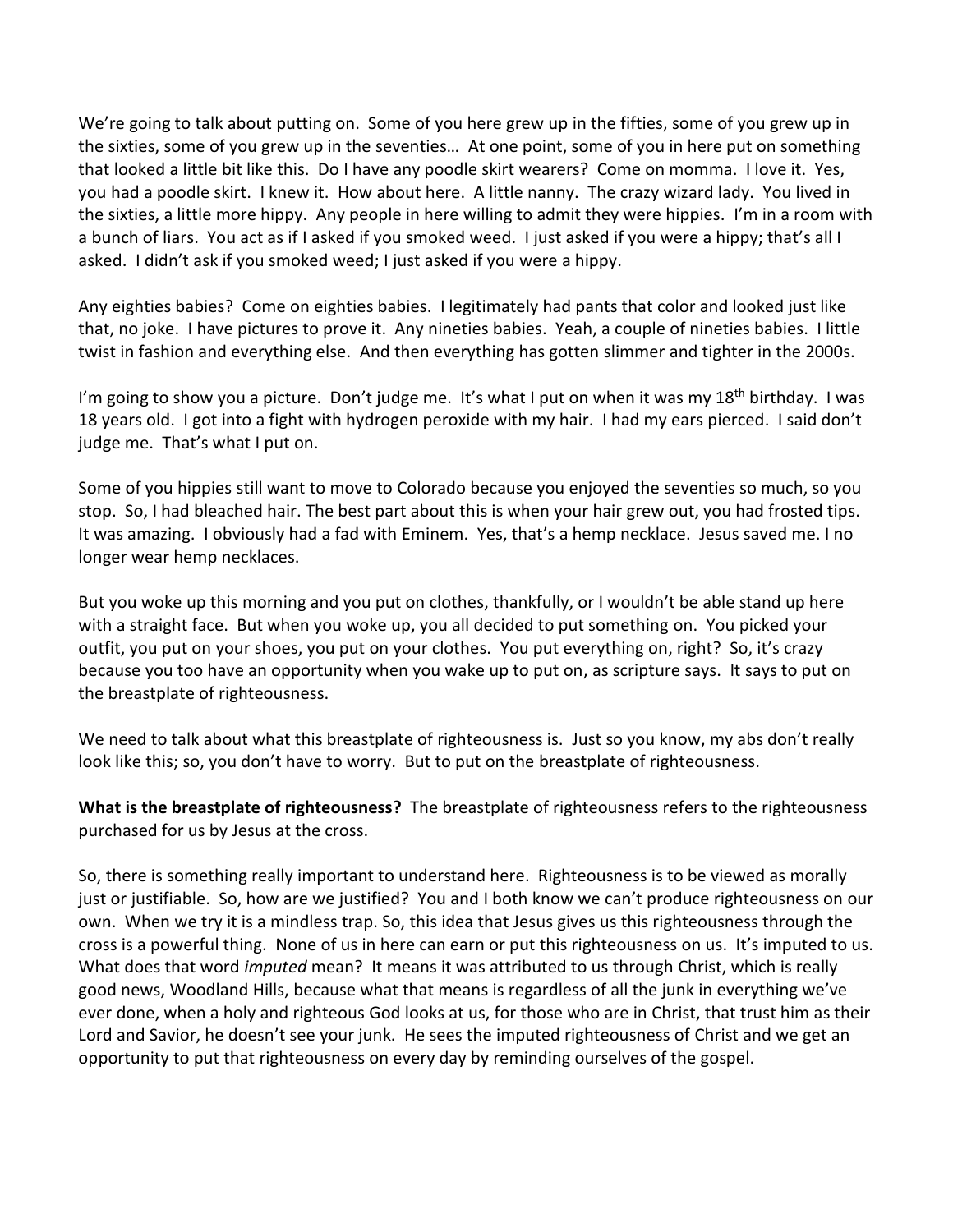Scripture puts it this way. 2 Corinthians 5 - *21 For our sake he made him* (Jesus) *to be sin who knew no sin, so that in him we might become the righteousness of God.* So, we're talking about this breastplate of righteousness in the armor of God.

It's one of our key verses in our church and Ted uses it a lot. Proverbs 4: 23 – *Above all else, guard your heart, for it is the wellspring of life.* What does a breastplate guard for a soldier? All the vital organs; my lungs are in here, my kidneys are in here, my heart is in here. It protects all of my vital organs, this breastplate does. Most specifically, it protects the thing that God wants the most. God doesn't want your works, he doesn't want your efforts, he doesn't want you just to give your money to feel better about yourself. He doesn't want any of these things; he want your heart. And this breastplate protects one of the most vital organs in your body which is your heart. It's important to know that our own righteousness is no match for Satan's attacks. So, we have to be careful, ladies and gentlemen. We have to be careful to think that we can produce righteousness on our own.

You know that's what separates Christianity from every other worldview, religion, and cult. What a liberating thought. Every other worldview, religion, and cult thinks you have to go knock on more doors, do more works, fly planes into towers, or whatever the case may be. You have to produce more, you have to do more, you have to earn your way into heaven. What a cumbersome task for anybody.

Jesus says, "No, no, no, I did it. I died on the cross for your sins. I did the work on Calvary so that you don't have to work for your salvation." As a matter of fact, it's a free gift. You either believe it or you don't. You don't have to earn it. You don't have to try harder. You don't have to do more. You don't have to check more boxes. You don't have to get into more Bible studies. You don't have to study more scripture. Now those things will produce themselves in you no matter what when you choose to put on the breastplate of righteousness, but they are not contingent for your salvation. Jesus did it. Jesus paid the price. Jesus did the work… period.

Isaiah 64: 6 says this, *We have all become like one who is unclean, and all our righteous deeds*… Whatever works we try to attain to God, achieve to God… *…are like a polluted garment.* To give you an illustration, that's from a commentary referring to a woman on her menstrual cycle. That's what God sees in our righteous deeds that we are trying to earn favor or salvation with him. He says all your righteous deeds are like a polluted garment. *We all fade like a leaf, and our iniquities, like the wind, take us away.*

David said it another way in Psalm 51 after he blew it with Bathsheba. He messed up. He had an affair. He killed someone to try to cover it up. It was horrible, horrific. David says in Psalm 51: 16-17, his repentant psalm, after he blew it and realized he's not righteous. He says, *16 For you will not delight in sacrifice…* To put it another way, you don't delight in me trying to earn my righteousness. *…or I would give it; you will not be pleased with a burnt offering. 17 The sacrifices of God are a broken spirit; a broken and contrite heart, O God, you will not despise.* How did you come in here today? Does he have your heart? He wants you heart far above your efforts in your works and you trying to attain something that's impossible to attain.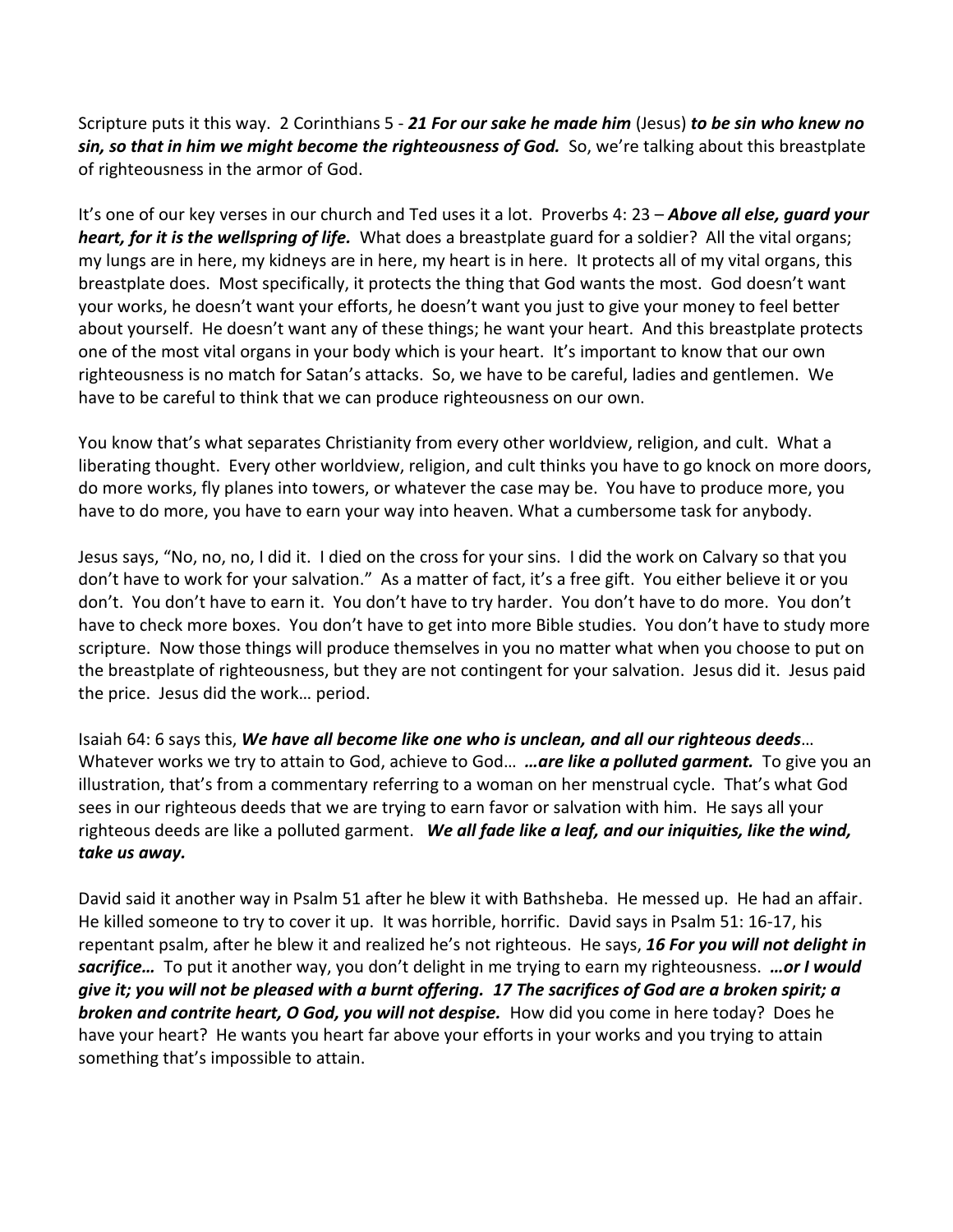Satan wants us to believe you can earn and produce righteousness apart from Christ. Are you producing good works or acts because you're trying to feel better about yourself? Or are you producing healthy fruit because you're abiding in the true vine who produces that fruit within you? There's a big difference. And you can run in the little hamster ball, in the rat race, in the wheel, and you can keep your whole life trying to earn this righteousness, and trying to get this righteousness, and attain this righteousness, and you will never wake up feeling like you're completely satisfied or secured. That's because only the breastplate of righteousness that you can put on through Jesus Christ is ever going to make you feel protected, safe, and guarded. And take care of your most vital organ which is your heart.

This video puts it another way. Check it out. <https://www.youtube.com/watch?v=KGlx11BxF24>

There's a song some of you have sung in this church and know and it's from Matt Maher. It's *Lord, I Need You.* There is a line in there that is so powerful. It says, "My one defense, my righteousness…" It's referring to Jesus. He's my one defense and the only place I will ever, ever be declared righteous.

Christ imputes his breastplate of righteousness to us because your breastplate will not protect you in time of battle. It will not protect you no matter how hard you try, no matter how good you try to look, no matter how much money you give, no matter how many things you do, your breastplate will not protect you. Only with Christ as my defense, my only righteousness, will my heart be protected, will my soul be protected, will my life be protected from the enemy. Because the enemy hates you.

By the way, Woodland Hills, there is one person in this world you're allowed to hate. No, it's not your boss. There is one person in this world you are allowed to hate. No, it's not your ex. There is one person in this world that you and I are allowed to hate, and he hates you and you can hate him back and that is the devil. He hates you. He hates your family, and he hates your kids, and he hates everybody. You are allowed to hate him back. He wants you to think that you have to earn this, that you have to do something to get it, that you have to do something different. And he wants you to think somehow, your own breastplate will protect you, that your smarts, your money, somehow will protect you, that somehow, you will overcome addiction on your own, that somehow, you'll pull yourself out of the mud and mire on your own. That somehow, by yourself, you'll be able to stand stronger. He wants you to believe that because he hates you. And nothing, apart from Christ, will be able to do that. Nothing, apart from Christ.

Pastor Matt Nelson says it this way, *"Without truth…"*There's the belt of truth that Travis and Ted talked about last week *"…our righteousness will be based upon our own attempts to impress God. This leads to legalism or self-condemnation."* So, one of the two. So, either you'll realize that you can't attain to this ability to earn God's righteousness so you're condemning yourself. Because of that, you wake up and your sad and you feel this weight and this burden. Or, you think you've been doing such an awesome job following Jesus for so long that I need to come polish your hallo and you think somehow, you forget what it was like before you, too, came to know Jesus. And quite frankly, that turns a lot of people off from this amazing Lord and Savior known as Jesus. That somehow, you think you have it all together, that you've earned your own righteousness, that you're better than someone because you do more Bible studies or you've memorized more scripture. That is not an aroma of Christ that we hope to give off.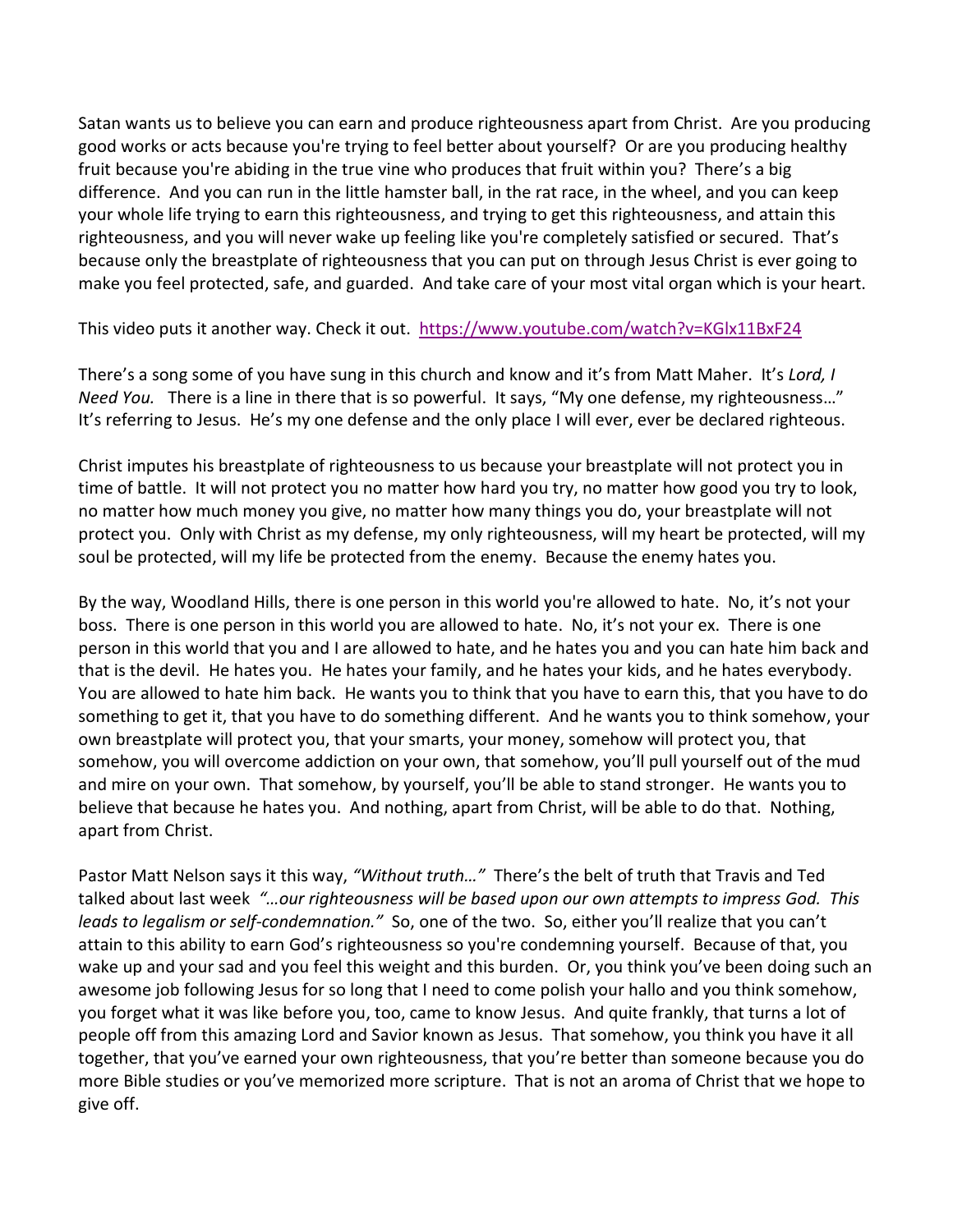Ladies and gentlemen, he didn't save you on the day you understood the gospel, he *is* saving you. You and I need to remind ourselves of the gospel every single day. And here is the gospel. What does every single one of us in here deserve? Say it like you believe it. What does everyone in here deserve? Death. Also known as hell. When you wake up in the morning… Sweet Bob was one of our greeters last service. He said, "Adam, you talk way too fast. You've got way too much energy." I said, "Bob, you know why? I know what he saved me from. I remind myself of the gospel every morning." That's where this energy comes from. I try to slow it down for you guys every week and I can't.

Jeremiah 29 says, "The Word of God is like a fire shut up in my bones, and I am weary of holding it in. Indeed, I cannot."

When I remind myself of the gospel, what I really believe... I truly believe, standing here before you, telling you, I deserve death. There is nothing I have done that does the opposite of deserving death. But, by Jesus' grace alone, and him imputing his breastplate of righteousness to me, I don't have to taste the sting of death. And when I remind myself of that truth, that biblical truth, every single morning, it eliminates a whole lot of legalism in my life. Does it eliminate me thinking I'm better than anyone?

Oh man does it draw people in to want to know because I'm not saying, "Hey, man, I'm not better than you. You might smell like a little more smoke than I did twenty years ago now, but I'm not better than you." "You might be struggling with drinking right now, but I'm not better than you, man." I need to remind myself of this gospel every day that Jesus lived the life I should have lived, died the death I deserve to die, defeated the tomb, tasted death, so you and I don't have to. Amen? That's what gets in the way with legalism, the self-condemnation part. He doesn't condemn you. As a matter of fact, scripture says, "As far as the east is from the west, so has he removed your transgressions from you." He doesn't condemn you.

Look what scripture says about it in Romans 8, *There is therefore now no condemnation for those who are in Christ Jesus.* Now, there is condemnation for those who don't know Jesus; let me be crystal clear. And the enemy doesn't want you to know Jesus. The enemy does not want you to have this breastplate of righteousness that is imputed to you by Jesus. He doesn't want you to know him. Because there is condemnation for those who don't know Jesus. But for those that do know Jesus, there is no condemnation, not any. How much? None. That's amazing news.

John 15: 5 says this, *I am the vine; you are the branches. Whoever abides in me and I in him, he it is that bears much fruit, for apart from me you can do nothing.* So, this is what happens. It's important to know, right? You abide in the true vine, which is Jesus, and you root yourself in him. Good roots, good fruit. Bad roots, bad fruit. It's Jesus that produces these works in you, these acts of righteousness within you. Jesus does the work. So, if you are in Jesus, you should be producing fruit. Not in order to attain salvation, but of what he is going to do through you. It's a symbol of salvation; you can know that you're saved by the fruit that Jesus is producing in you. One of the most encouraging things for me in my life is guys that I have discipled or mentored, and I see them begin to disciple and mentor and baptize other young men. That is a disciple cycle. That is Jesus producing fruit in my life and then in their life and so and so forth.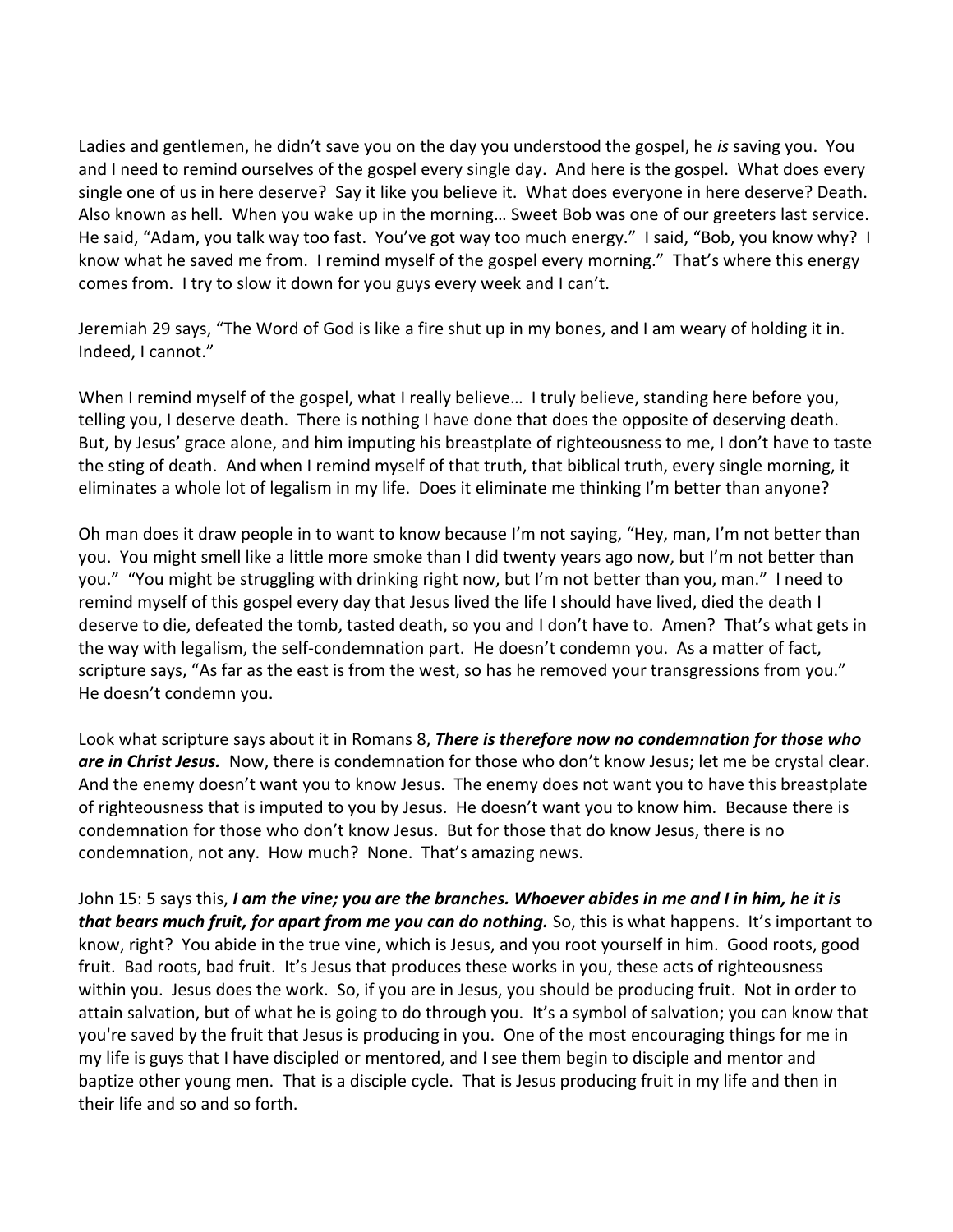People came up to Jesus. This is in the gospel. He said, "Jesus, didn't we perform many miracles and signs in your name?" And Jesus said, "Get away from me. I never knew you." Because they were performing those signs and miracles for their glory, for them to earn something they can't earn, and to prove something they can't prove. Jesus said, "No, you were doing that for yourself, not because I had your heart." Jesus wants your heart. You give him your heart and you will abide in the vine. You spend time at his feet, you come before him humbly reminding yourself of the gospel, and he begins to produce some fruit in you, fruit that will last for eternity.

**How do we put on this breastplate of righteousness?** Just like you woke up this morning and you put on your outfit and you came to church, how do you put on the breastplate of righteousness? Why would Paul use this terminology if we couldn't actively put on this breastplate of righteousness?

There are a couple of ways. **One, we need to seek Him.** We need to diligently seek him. God says, "Anyone that will seek after me, he will find me." "Ask and you will be given. Seek and you will find. Knock and the door will be opened." We need to seek after him. We need to seek him through prayer, we need to seek him through reading scripture, we need to seek him through community for people to protect our six. We need to seek him through things that stir our hearts affections.

**The second one is we need to make Him our dwelling place**. We need to make him the most focal point in our life. We need to be more locked in on him than anything else. He needs to be more important to us that our 401k. He needs to be more important to us than our kids getting a Division 1 scholarship in sports. He needs to be more important to us than our kids getting into an ivy league school. He needs to be more important than getting that vote. He needs to be more important to us than anything in our life. He needs to become our dwelling place.

**The last one is we need to delight in Him**. I'm going to give you scripture now that supports all three of these.

The first one is in Matthew 6 - *33 But seek first the kingdom of God and his righteousness, and all these things will be added to you.*

Do what first? Seek him and his righteousness that is imputed to you and all these things will be added to you.

The second one is to dwell with him. Look at this. Psalm 91: 1 - *He who dwells in the shelter of the Most High will abide in the shadow of the Almighty.* I just told you what happens when you abide in the true vine? You produce fruit. You produce good works. Not as an act of trying to get your salvation, but a work that the almighty is doing in your life.

**The last one delight in him.** Psalm 37: 4 - *Delight yourself in the Lord, and he will give you the desires of your heart.* The first part of that is more important than the latter part of that because his desires will become your desires when you begin to delight in him.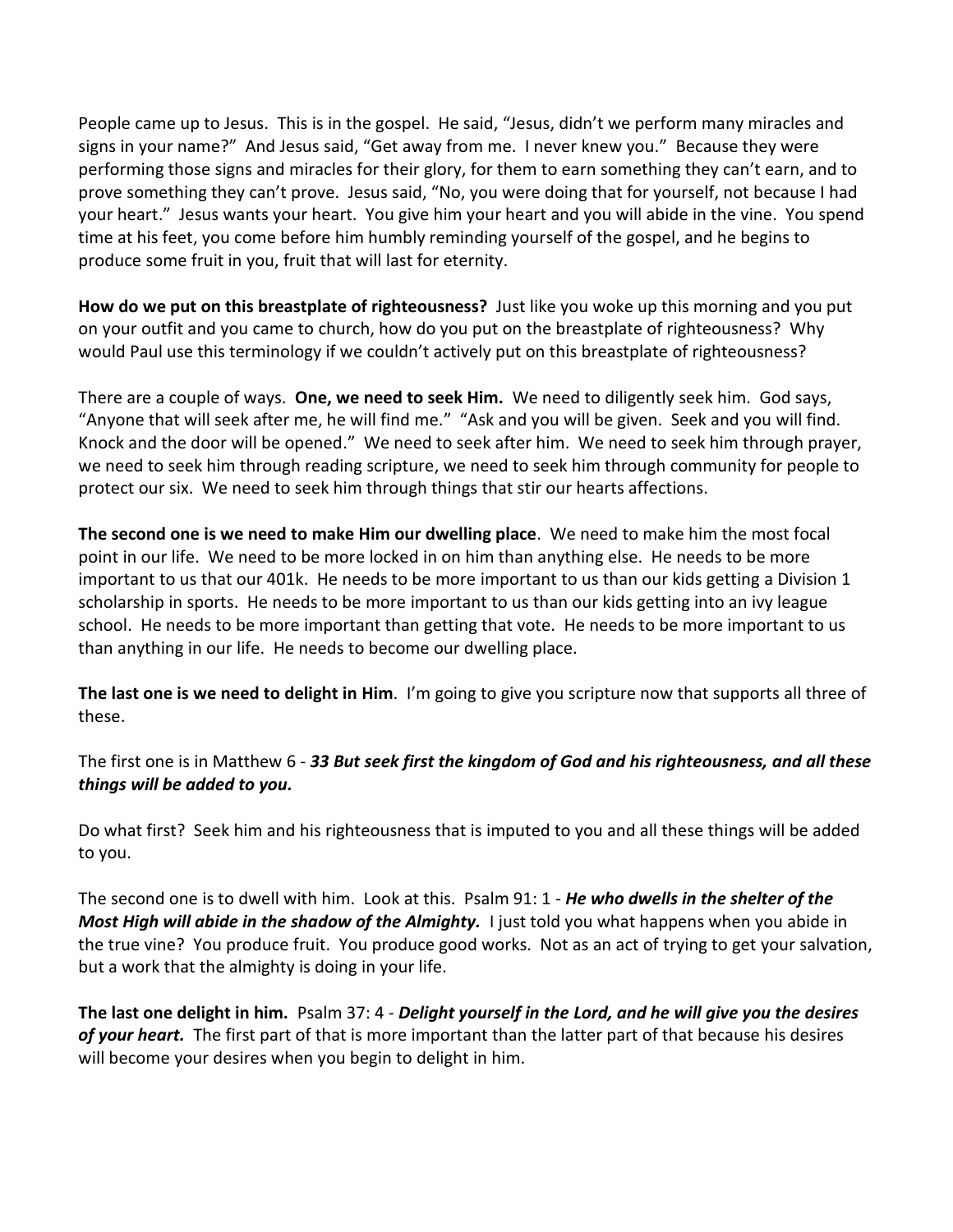That is how, ladies and gentlemen, we put on this breastplate of righteousness. It's my seeking him, making him our dwelling place, and delighting in him. As we do those three things, we begin to manifest fruit in our life that we never grasped to be imaginable or possible. So, that's how we do it.

But the more we put on the breastplate, the more we develop a pure heart that produces fruit, it leads us to action. The more we make that a daily habit of praying before we take off for our hectic day… Here's a simple, easy challenge. How many of you in here have a 10 to 15 minute commute in the morning? You have to drive to work. There are quite a few of you. Don't turn the radio on. Just take that 10 – 15 minutes in your drive to work in the morning and just spend time seeking him. Spend time putting on that breastplate of righteousness and making him your dwelling place.

If you don't have a commute, I would encourage you instead of reaching for your phone the first thing in the morning… I tell people all the time those phones will tell you lies, but my friend, Steve Farrar said, "Spend time reading and receiving the truth every morning because the world will only lie to you the rest of the day."

Seek Him, Dwell with Him, and Delight in Him.

The next question we would come up with is **ways we misuse the breastplate**. So, how are ways that we don't get the full effect and the full power of this breastplate of righteousness?

**Carelessness**, right? If I go into battle and I'm just going to misuse this and be careless with how I'm using it, it's not going to protect my vital organs. If I'm just nonchalant about it, it's going to destroy me.

1 Peter 5: 8 says, *Be self-controlled and soberminded, for your enemy the devil prowls around like a roaring lion looking for someone to devour*. Think about that. I always crack up when this generation wants to tell me, "Adam, the Bible doesn't say you can't smoke marijuana. It doesn't say anything.... Plus, cannabis is natural, God created it; he grew it. Smoke on!" I'm like, "Dude, you're a knuckle head because with the THC level in marijuana, there's no way you can smoke that and be soberminded. And scripture makes is crystal clear. Mom and dad, here's your verse for marijuana. *Be self-controlled and soberminded, for your enemy the devil prowls around like a roaring lion…*

You don't ever want to hear a lion roar in your life because that means it's too late. Lions never roar after they kill their pray. If they did, they would attract hyenas and other predators and they don't want to share their kill. A lion roars after it has caught, ate, and devoured it's prey. So, don't allow the slow fade in your life to get to a point where a lion may roar.

**The second one is unbelief**. You're like, "Well I don't believe this is going to protect me, so I don't need it and I'm going to get rid of that." Well, the young man in Mark 9: 24 prays, "God, I believe. Just help my unbelief. I believe that you died on the cross, just help my unbelief. I believe you created this universe, just help my unbelief."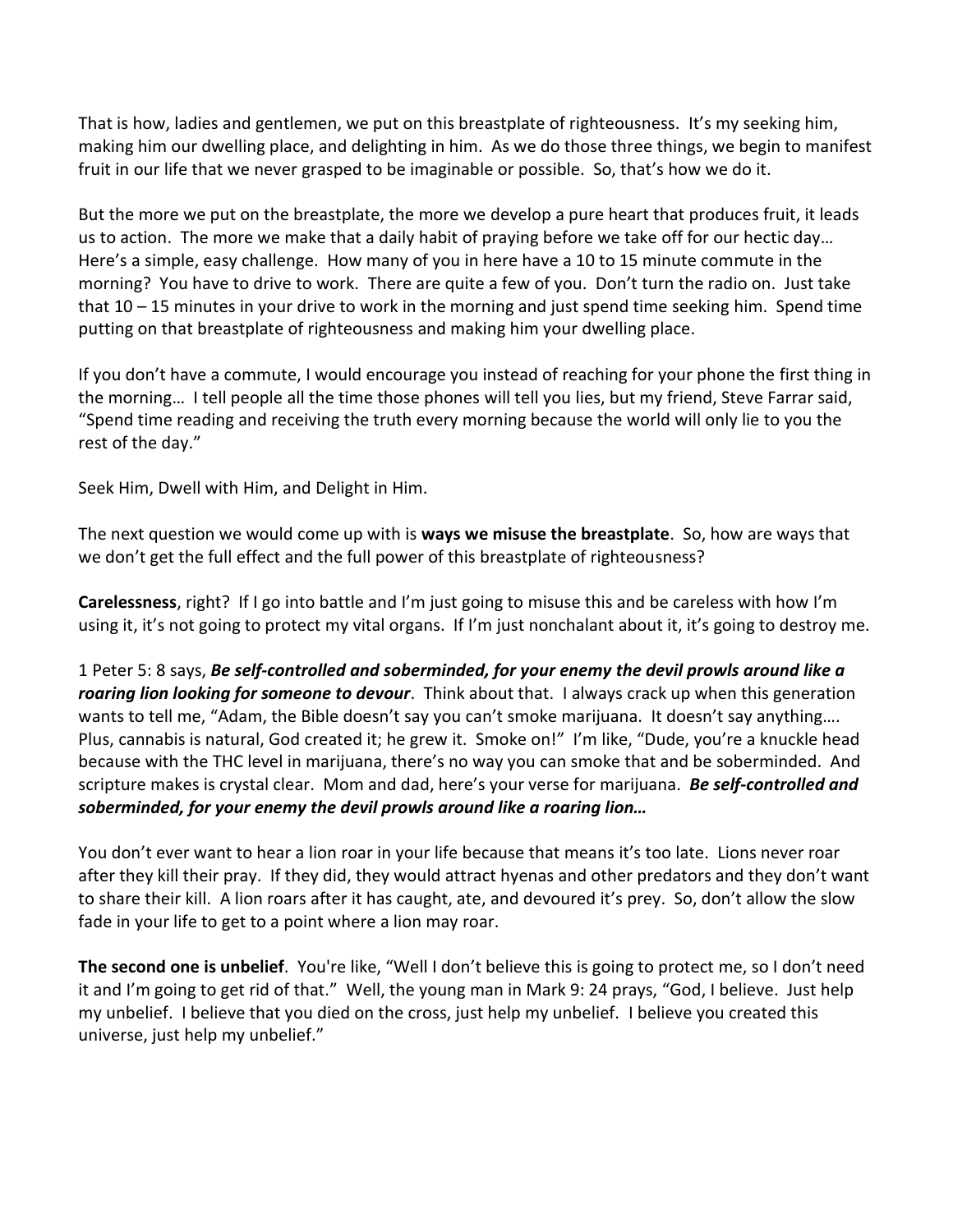## **The third one is abusing grace**. Romans 6: 1-2 - *What shall we say then? Are we to continue in sin that grace may abound?* Paul answers his own question. *2 By no means! How can we who died to sin still live in it?*

You don't just keep sinning and living in sin because you think grace may abound. No, you know what to do, what you ought to do, you walk in obedience, you walk in the scripture. You walk in the truth. And when you do sin, you repent and ask God, "Hey, God, I'm sorry, I blew it. Thank you. I need your righteousness that I can't earn on my own."

The reality is I didn't have to remind any of you in here to sin this morning. You already did that with your argument with your spouse on the way to church. That was easy. I did not need to remind you. None of you need that reminder. We need to remind ourselves of the gospel every morning. That is the reminder we need.

**The last one is disobedience**. They didn't get to experience God's wrath and God's joy and God's salvation and God's sabbath because they walked in disobedience. When we're careless, when we lack belief, when we abuse grace, when we're disobedient, we misuse God's grace… We can't lose it, but there is something about scripture telling us to put this on.

So, you flip all of that. You're careful, you have belief, you appreciate grace, and you walk in obedience. This strengthens the effect that the breastplate of righteousness will have in your life, and it will protect your vital organs, specifically your heart.

Here's another quote that I wanted to share with you guys. *"When we tolerate sin, refuse to forgive, rely on personal righteousness, or allow earthly concerns…"* That could just be work. Work is not an evil thing, but can it crowd out time for an intimate relationship with God. *"…to crowd out time for an intimate relationship with God, we , in effect, take off the breastplate of righteousness, minimizing it's power to protect us."*

When we get caught up in the world and politics and everything else and get our eye… The enemy loves what he's doing to our country right now. He absolutely loves it. He has us so fixated on politics and theories and everything else that our eyes are so far off our savior that it's minimizing the power to protect us in our life. The Devil loves it, you guys. He absolutely loves where he's got this country right now.

Jesus is like, "No, no, no, spend time with me. Sit at my feet. Put on the most bowed up, awesome breastplate of righteousness, helmet of salvation, shield of faith, sword of the Spirit, feet of peace, belt of truth." I want to bow you up. I want you to feel like you do after watching that intro video that you're ready to go out to battle and fight this thing. Not only that, you're not fighting alone. Do you know you have angels fighting on your behalf? There are spiritual forces of evil and there are literally angels fighting on your behalf and my behalf. There is a spiritual war out there. If you think this is a war just between Americans and our politics, you're crazy. This is much greater than democrat or republican. There is a spiritual war going on.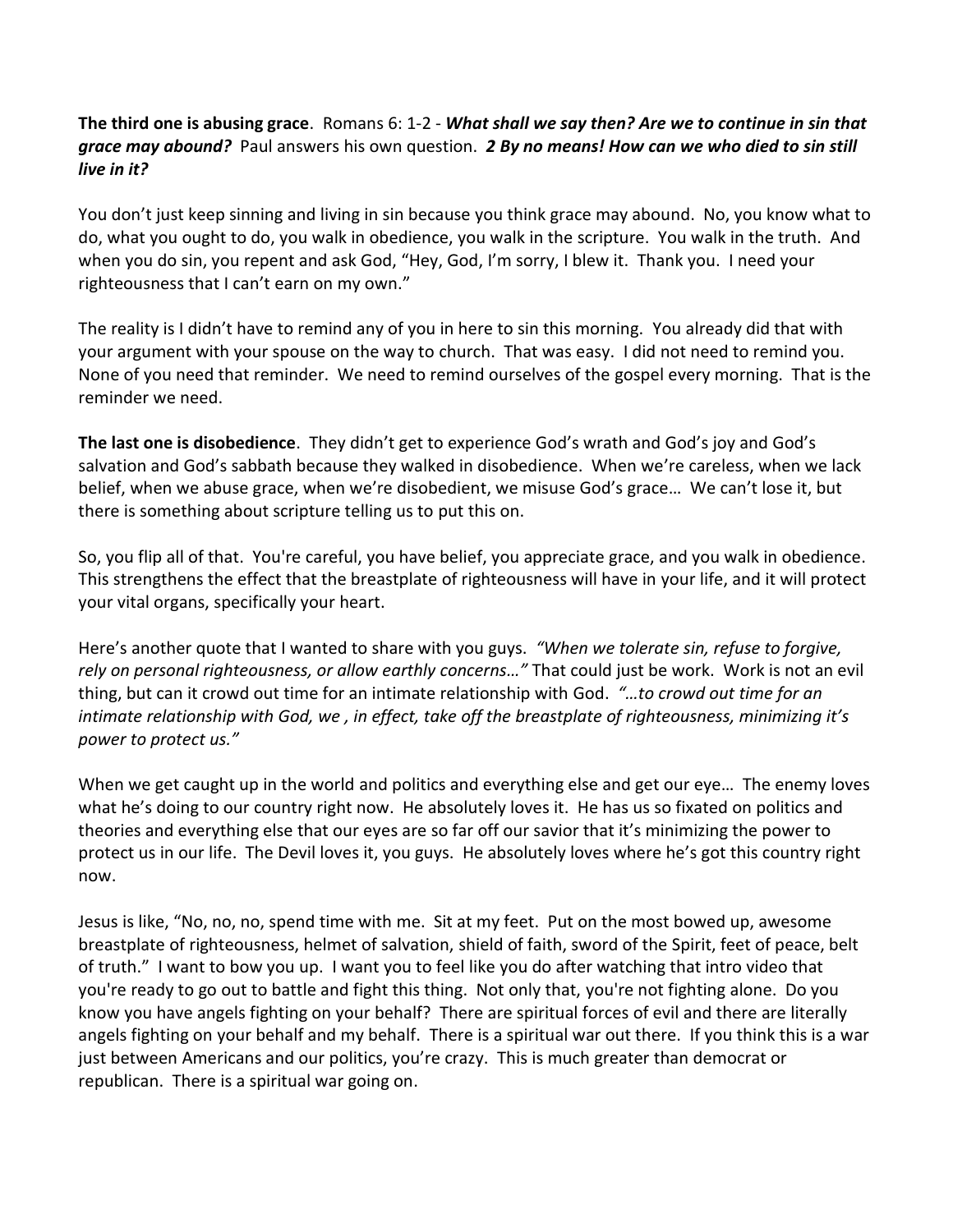And that's why Paul says to put on this armor of God. Who cares what the Romans wore? This armor I'm talking about is way better than any armor the richest colony in the world could have ever produced at the time, period.

Our own armor will never save us in battle. That is why we must put on the armor of God. Your own efforts, your own work will not save you. It can't save you. Only Christ and Christ alone and his work on the cross will ever save you or me. And the beautiful news is it doesn't matter how you walked in here today or it doesn't matter where you're sitting on the couch watching this right now. It doesn't matter where you're at. There's no one who is too far. There is no past, present, or future sin of yours that has more power than the cross of Jesus Christ… none.

I want to close with this illustration. A friend of mine just moved up from Texas. Any Texans in here? You can always hear them; you know they are in the room. You always know. They think they are their own country already. A buddy of mine moved up from Texas, and I was getting his room ready. I was moving furniture; I wanted to surprise him and have everything unpacked for him before he got up here. I unpacked this piece of furniture. Am I the only guy in here that doesn't read directions? Thank you for being honest. You just pull it out, put it together, and you're like*, Sweet, they left me some extras in case I lose any pieces*. I just figure it out. That's what this man does. I won't say all men, but I just don't read directions.

So, I put it together and it was great. I put the whole thing together, all the pieces were used, and everything was together. This piece of furniture was perfectly put together. Then I reach in the box and there is another box within the box. It's taped up and everything. This is the original box. This is the same exact box I am referring to when I unpacked the furniture for my friend. I started shaking it and there was nothing in this box. Why in the world did they put a box within the box. This doesn't make any sense. I started looking at the box and I realized they literally put this box in that box just to fill a void so that the furniture didn't move around when they shipped it.

Well, when you're a preacher, everything becomes an illustration. The only purpose of this box was literally to fill a void that was within the bigger box. That's the only reason it was there.

Ladies and gentlemen, I'm here to tell you today, with every passionate fiber of my being, that there is nothing in your life apart from Christ that will fill that void in your heart. You can't drink enough alcohol, you can't pop enough pills, you can't find somebody of the opposite sex… There is nothing in your life that will fill that void, apart from Christ. You can keep trying. And let's be honest with each other because I love to be honest. You'll still wake up the next morning and realize that that void is still there, that it's still un fulfilled.

That's because there is only one thing in this world that can fill that void that is in your life and it's not a box. It's the person and man of Jesus Christ. Within every single one of us there is this God shaped whole in our heart that the only perfect piece that fits in there is Jesus Christ and what he did for us on the cross. And the only way you or I get to go to battle with this breastplate of righteousness thrust upon us is by trusting him as our Lord and Savior. And once you do, you'll wake up realizing that void you had in your life is filled, and you'll have more purpose and joy…